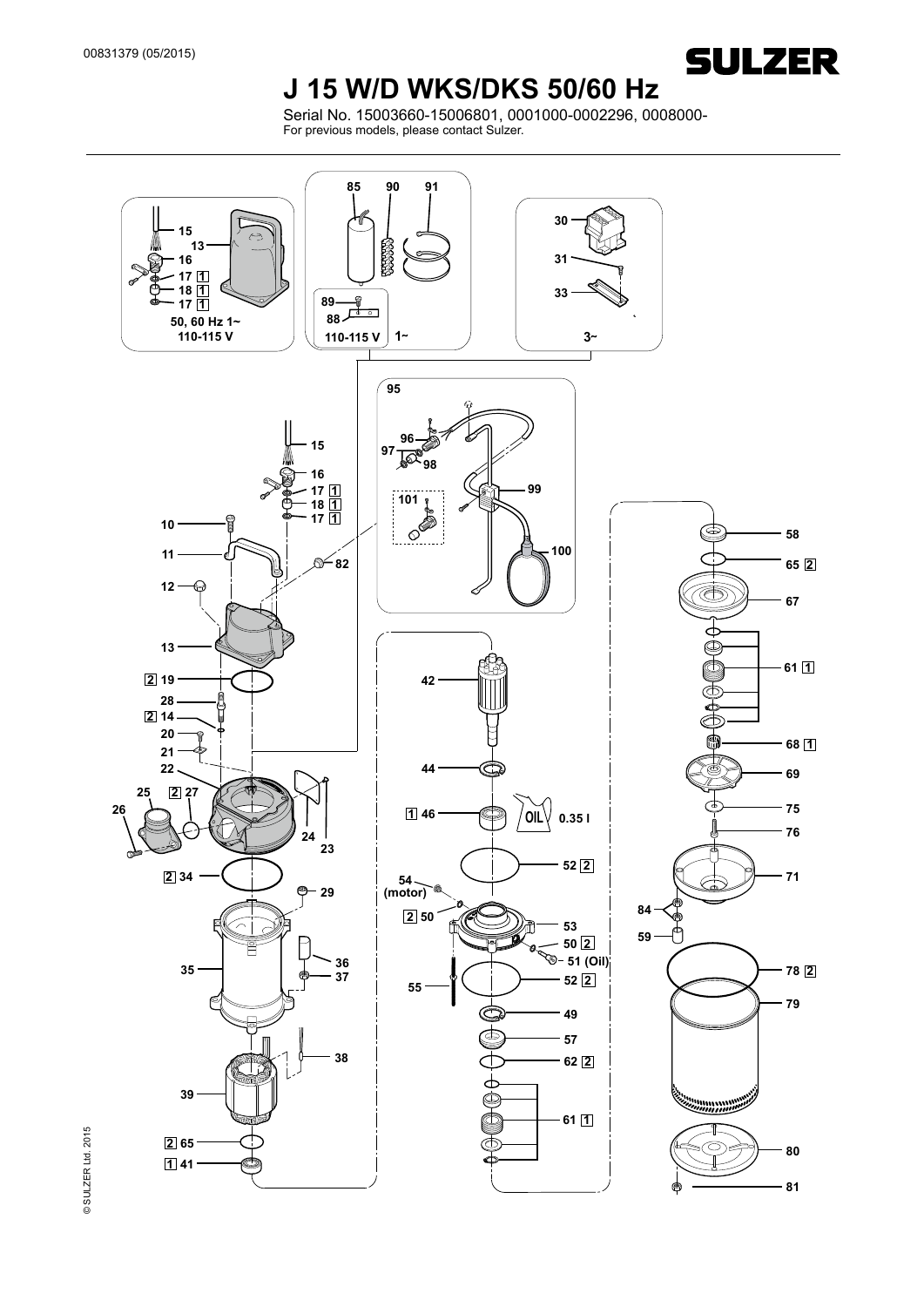

 $\overline{\phantom{a}}$ 

| Pos nr<br>Item No<br>Pos.-Nr.<br>No de repérage No de pièce<br><b>Posicion</b> | Detalj nr<br>Part No.<br><b>Bestell-Nr.</b><br><b>Referencia</b>                                                                                      | <b>Benämning</b><br><b>Bezeichnung</b>                                                                                                                                                                                           | <b>Denomination</b><br><b>Designation</b><br><b>Descripcion</b>                                    | Antal<br>Quantity<br>Anzahl<br><b>Nombre</b><br>Cantidad |
|--------------------------------------------------------------------------------|-------------------------------------------------------------------------------------------------------------------------------------------------------|----------------------------------------------------------------------------------------------------------------------------------------------------------------------------------------------------------------------------------|----------------------------------------------------------------------------------------------------|----------------------------------------------------------|
| $\vert$ 1                                                                      | 00830940                                                                                                                                              | SERVICESATS KOMPL.<br>SERVICESATZ KOMPL.                                                                                                                                                                                         | SERVICE KIT COMPL.<br>JEU DE SERVIE COMPL.<br><b>JUEGO SERVICIO COMPL.</b>                         | $\mathbf{1}$                                             |
| 2                                                                              | 00830232                                                                                                                                              | O-RINGSSATS (inkluderad i pos 1)<br>O-RINGSATZ (in pos 1 eingeschlossen)                                                                                                                                                         | O-RING KIT (included in pos 1)<br>JEU DE JOINTS (incl. in pos 1)<br>KIT DE JUNTAS (incl. in pos 1) | $\mathbf{1}$                                             |
| 10                                                                             | 11210243                                                                                                                                              | <b>Skruv</b><br>Schraube                                                                                                                                                                                                         | Screw<br>Vis<br>Tornillo                                                                           | 2                                                        |
| 11                                                                             | 00830205                                                                                                                                              | Handtag<br>Tragbügel                                                                                                                                                                                                             | Handle<br>Poignée<br>Mango                                                                         | $\mathbf{1}$                                             |
| 12                                                                             | 11420005                                                                                                                                              | Kupolmutter<br>Hutmutter                                                                                                                                                                                                         | Gland nut<br>Écrou borgne<br>Tuerca                                                                | 4                                                        |
| 13                                                                             |                                                                                                                                                       | <b>LOCK</b><br><b>DECKEL</b>                                                                                                                                                                                                     | <b>COVER</b><br><b>COUVERCLE</b><br><b>TAPA</b>                                                    | 1                                                        |
|                                                                                | <b>PG 16</b><br>00830222<br>00830234<br>PG 16 + PG 16<br>för vippa, for float switch, für Schwimmerschalter, avec flotteur, para interruptor de nivel |                                                                                                                                                                                                                                  |                                                                                                    |                                                          |
| 14                                                                             | 00831637                                                                                                                                              | $O$ -ring<br>O-Ring                                                                                                                                                                                                              | O-ring<br>Joint torique<br>Junta torica                                                            | 4                                                        |
| 15                                                                             |                                                                                                                                                       | <b>KABEL</b><br><b>KABEL</b>                                                                                                                                                                                                     | CABLE<br>CÂBLE<br>CABLE                                                                            | $\mathbf{1}$                                             |
|                                                                                | 00832106<br>00832103<br>00831184<br>00831183                                                                                                          | 20 m S1BN8-F $4 \times 1,5$ mm <sup>2</sup> ( $\sim \emptyset$ 11 mm)<br>20 m S1BN8-F $3 \times 1,5$ mm <sup>2</sup> ( $\sim \emptyset$ 10 mm)<br>65 ft AWG 16-4 SOOW / CSA (~ Ø 11 mm)<br>65 ft AWG 14-3 SOOW / CSA (~ Ø 14 mm) |                                                                                                    |                                                          |
| 16                                                                             |                                                                                                                                                       | <b>KABELGENOMFÖRING</b><br>KABELDURCHFÜHRUNG                                                                                                                                                                                     | <b>CABLE GLAND</b><br>GUIDE DE CABLE<br>JUNTA DE CABLE                                             | 1                                                        |
|                                                                                | 00830225                                                                                                                                              | PG 16 Ø 14 mm (110-115 V 1~)                                                                                                                                                                                                     |                                                                                                    |                                                          |
| 17                                                                             |                                                                                                                                                       | <b>BRICKA</b><br><b>SCHEIBE</b>                                                                                                                                                                                                  | WASHER<br>RONDELLE<br>ARANDELA                                                                     | 2                                                        |
|                                                                                | 00830223<br>00830236<br>00830227                                                                                                                      | $3 \times 1.5$ mm <sup>2</sup> (H07RN-F), $3 \times 2.5$ mm <sup>2</sup> , $4 \times 1.5$ mm <sup>2</sup> , AWG 16-4 $\varnothing$ 11.5 mm<br>3 x 1,5 mm <sup>2</sup> (S1BN8-F) Ø 10,5 mm<br>AWG 14-3 Ø 13,5 mm                  |                                                                                                    |                                                          |
| 18                                                                             |                                                                                                                                                       | KABELTÄTNING<br><b>KABELDICHTUNG</b>                                                                                                                                                                                             | CABLE SEAL<br>MANCHON DE CÂBLE<br>MANGUITO DE CABLE                                                | $\mathbf{1}$                                             |
|                                                                                | 00830224<br>00830226                                                                                                                                  | 3 x 1,5 mm <sup>2</sup> , 3 x 2,5 mm <sup>2</sup> , 4 x 1,5 mm <sup>2</sup> , AWG 16-4 Ø 11 mm, in 0,4331<br>AWG 14-3 Ø 13,5 mm, in 0,5315                                                                                       |                                                                                                    |                                                          |
| 19                                                                             | 11120896                                                                                                                                              | $O$ -ring<br>O-Ring                                                                                                                                                                                                              | O-ring<br>Joint torique<br>Junta torica                                                            | $\mathbf{1}$                                             |
| 20                                                                             | 00832254                                                                                                                                              | Skruv<br>Schraube                                                                                                                                                                                                                | Screw<br>Vis<br>Tornillo                                                                           | 1                                                        |
| 21                                                                             | 11510014                                                                                                                                              | Kabelbricka<br>Kabelscheibe                                                                                                                                                                                                      | Cable washer<br>Rondelle<br>Arandela                                                               | $\mathbf{1}$                                             |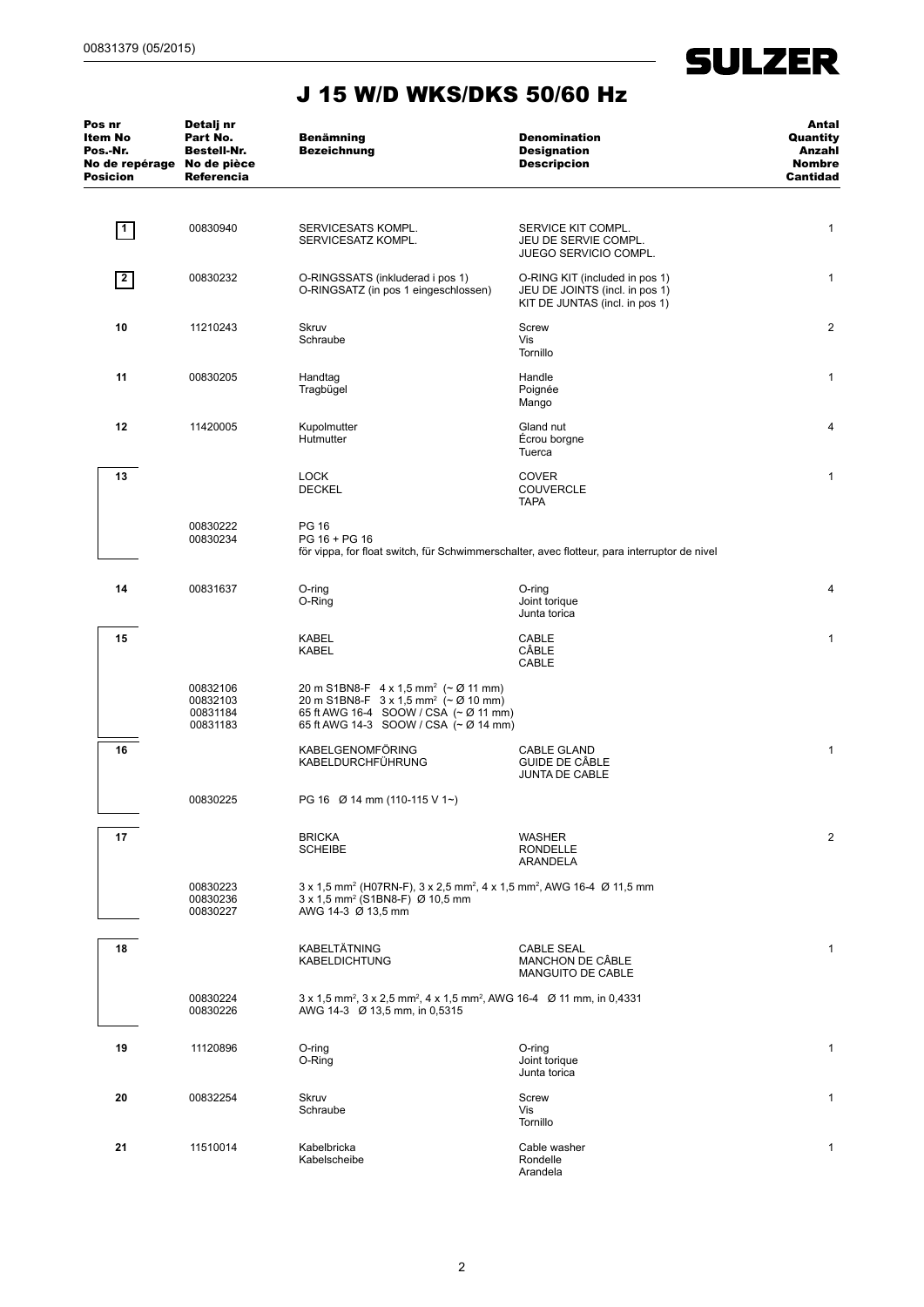$\sim$ 

| Pos nr<br>Item No<br>Pos.-Nr.<br>No de repérage No de pièce<br><b>Posicion</b> | Detalj nr<br>Part No.<br><b>Bestell-Nr.</b><br><b>Referencia</b>                                                                             | <b>Benämning</b><br><b>Bezeichnung</b>                                                                                                                                                       |                                                                                                                                                                                                                                            | <b>Denomination</b><br><b>Designation</b><br><b>Descripcion</b>                                                                                                   | Antal<br>Quantity<br>Anzahl<br><b>Nombre</b><br>Cantidad |
|--------------------------------------------------------------------------------|----------------------------------------------------------------------------------------------------------------------------------------------|----------------------------------------------------------------------------------------------------------------------------------------------------------------------------------------------|--------------------------------------------------------------------------------------------------------------------------------------------------------------------------------------------------------------------------------------------|-------------------------------------------------------------------------------------------------------------------------------------------------------------------|----------------------------------------------------------|
| 22                                                                             | 00831990                                                                                                                                     | Överdel<br>Hauptdeckel                                                                                                                                                                       |                                                                                                                                                                                                                                            | Main cover<br>Couvercle<br>Tapa                                                                                                                                   | 1                                                        |
| 23                                                                             | 11550015                                                                                                                                     | Drivskruv<br>Triebschraube                                                                                                                                                                   |                                                                                                                                                                                                                                            | Drive screw<br>Goujon<br>Tornillo                                                                                                                                 | 4                                                        |
| 24                                                                             | contact Sulzer                                                                                                                               | Skylt<br>Datenschild                                                                                                                                                                         |                                                                                                                                                                                                                                            | Nameplate<br>Plaque<br>Placa                                                                                                                                      | 1                                                        |
| 25                                                                             |                                                                                                                                              | TRYCKANSLUTNING<br><b>ANSCHLUSS</b>                                                                                                                                                          |                                                                                                                                                                                                                                            | <b>DISCHARGE SPIGOT</b><br><b>RACCORD</b><br><b>CONEXION</b>                                                                                                      | 1                                                        |
|                                                                                | 61170135<br>61170132<br>61170134<br>61170136<br>32820522<br>32820521<br>00830545<br>32820523<br>32820516<br>00830343<br>00831178<br>00831179 | $1\frac{1}{2}$<br>2"<br>$2\frac{1}{2}$<br>$3"$<br>G 2"<br>G 2 <sup>1</sup> / <sub>2</sub><br>G 3"<br>NPT <sub>2</sub> "<br>NPT <sub>3</sub> "<br>Storz 2"/C<br>Storz 3"/B<br>Alvenius K10 3" | (Slang/Hose/Schlauch/Tuyau/Tubo)<br>(Slang/Hose/Schlauch/Tuyau/Tubo)<br>(Slang/Hose/Schlauch/Tuyau/Tubo)<br>(Slang/Hose/Schlauch/Tuyau/Tubo)<br>(Thread/Fileté)<br>(Thread/Fileté)<br>(Snabbkoppling/Kupplung)<br>(Snabbkoppling/Kupplung) | (Gänganslutning/BSP-thread/Gewinde/Fileté/Descarga)<br>(Gänganslutning/BSP-thread/Gewinde/Fileté/Descarga)<br>(Gänganslutning/BSP-thread/Gewinde/Fileté/Descarga) |                                                          |
| 26                                                                             | 11200126                                                                                                                                     | Skruv<br>Schraube                                                                                                                                                                            |                                                                                                                                                                                                                                            | Screw<br>Vis<br>Tornillo                                                                                                                                          | $\overline{\mathbf{c}}$                                  |
| 27                                                                             | 00830022                                                                                                                                     | $O$ -ring<br>O-Ring                                                                                                                                                                          |                                                                                                                                                                                                                                            | O-ring<br>Joint torique<br>Junta torica                                                                                                                           | 1                                                        |
| 28                                                                             | 11350168                                                                                                                                     | Pinnbult<br>Stiftschraube                                                                                                                                                                    |                                                                                                                                                                                                                                            | Stud bolt<br>Goujon<br>Esparrago                                                                                                                                  | 4                                                        |
| 29                                                                             | 00830295                                                                                                                                     | Kabeltätning<br>Kabeldichtung                                                                                                                                                                |                                                                                                                                                                                                                                            | Cable Seal<br>Manchon caotchouc<br>Manguito de cable                                                                                                              | $\overline{c}$                                           |
| 30                                                                             |                                                                                                                                              | Kontaktor<br>Schaltschütz                                                                                                                                                                    |                                                                                                                                                                                                                                            | Contactor<br>Contacteur<br>Contactor                                                                                                                              | 1                                                        |
|                                                                                | 00831657<br>00831659<br>00831661                                                                                                             | 230 V 50 Hz<br>400 V 50 Hz<br>500 V 50 Hz                                                                                                                                                    |                                                                                                                                                                                                                                            |                                                                                                                                                                   |                                                          |
|                                                                                | 00831691<br>00831657<br>00831658<br>00831660<br>00831662                                                                                     | 208 V 60 Hz<br>230 V 60 Hz<br>380 V 60 Hz<br>460 V 60 Hz<br>575 V 60 Hz                                                                                                                      |                                                                                                                                                                                                                                            |                                                                                                                                                                   |                                                          |
| 31                                                                             | 00832254                                                                                                                                     | Skruv<br>Schraube                                                                                                                                                                            |                                                                                                                                                                                                                                            | Screw<br>Vis<br>Tornillo                                                                                                                                          | $\overline{2}$                                           |
| 33                                                                             | 13430352                                                                                                                                     | Skena<br>Schiene                                                                                                                                                                             |                                                                                                                                                                                                                                            | Rail<br>Rail<br>Rail                                                                                                                                              | 1                                                        |
| 34                                                                             | 00830252                                                                                                                                     | O-ring D<br>O-Ring D                                                                                                                                                                         |                                                                                                                                                                                                                                            | O-ring D<br>Joint torique D<br>Junta torica D                                                                                                                     | 1                                                        |
|                                                                                | 00832250                                                                                                                                     | O-ring W<br>O-Ring W                                                                                                                                                                         |                                                                                                                                                                                                                                            | O-ring W<br>Joint torique W<br>Junta torica W                                                                                                                     | 1                                                        |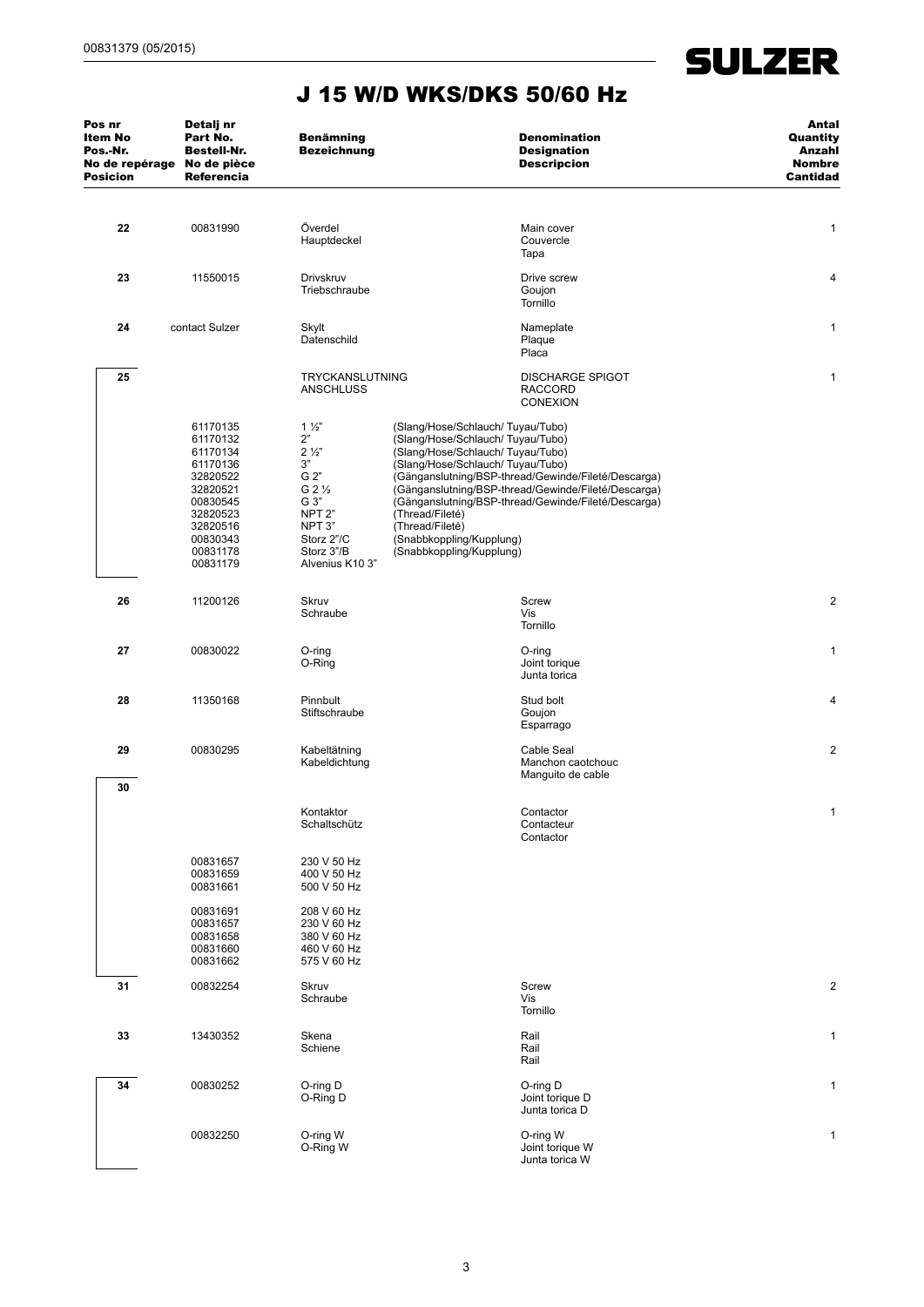| Pos nr<br>Item No<br>Pos.-Nr.<br>No de repérage No de pièce<br><b>Posicion</b> | Detalj nr<br>Part No.<br><b>Bestell-Nr.</b><br>Referencia | <b>Benämning</b><br><b>Bezeichnung</b>                                                                                | <b>Denomination</b><br><b>Designation</b><br><b>Descripcion</b>                                                                | Antal<br>Quantity<br>Anzahl<br><b>Nombre</b><br>Cantidad |
|--------------------------------------------------------------------------------|-----------------------------------------------------------|-----------------------------------------------------------------------------------------------------------------------|--------------------------------------------------------------------------------------------------------------------------------|----------------------------------------------------------|
| 35                                                                             |                                                           | <b>STATORHUS</b><br>MOTORGEHÄUSE                                                                                      | <b>STATOR HOUSING</b><br>LOGEMENT DU STATOR<br><b>CARCASA ESTATOR</b>                                                          | 1                                                        |
|                                                                                | 00830218<br>00830875                                      | $3-$<br>$1 -$                                                                                                         |                                                                                                                                |                                                          |
| 36                                                                             | 00830251                                                  | Gummiskydd<br>Gummischutz                                                                                             | Rubber cover<br>Capuchon<br>Tapa de goma                                                                                       | 4                                                        |
| 37                                                                             | 00831951                                                  | Låsmutter<br>Sicherungsmutter                                                                                         | Lock nut<br>Ecrou de blocage<br>Tuerca cerrar                                                                                  | 4                                                        |
| 38                                                                             |                                                           | <b>TEMPERATURVAKT</b><br><b>THERMOSCHALTER</b>                                                                        | <b>THERMAL SWITCH</b><br>MICRO-CONTACTEUR<br><b>TERMICO</b>                                                                    | $\overline{c}$                                           |
|                                                                                | 12120215<br>00830253                                      | $3-$<br>$1 -$                                                                                                         |                                                                                                                                |                                                          |
| 39                                                                             |                                                           | <b>STATOR</b><br><b>STATOR</b>                                                                                        | <b>STATOR</b><br><b>STATOR</b><br><b>ESTATOR</b>                                                                               | 1                                                        |
|                                                                                | 00830513<br>00830516<br>00830515<br>00831931<br>00832020  | 230/400 V 3~<br>50 Hz<br>200/346 V 3~<br>50 Hz<br>50 Hz<br>290/500 V 3~<br>400/690 V 3~<br>50 Hz<br>230 V 1~<br>50 Hz |                                                                                                                                |                                                          |
|                                                                                | 00830514<br>00830516<br>00831928<br>00832021              | 230/460 V 3~<br>60 Hz<br>60 Hz<br>220/380 V 3~<br>208/360 V 3~<br>60 Hz<br>230 V 1~                                   | 60 Hz (Serialno 15003773-, 0001000-0002296, 0008000-)                                                                          |                                                          |
| 41                                                                             | 11010078                                                  | Kullager<br>Kugellager                                                                                                | <b>Ball bearing</b><br>Roulement<br>Rodamiento                                                                                 | 1                                                        |
| 42                                                                             |                                                           | ROTOR MED AXEL<br>ROTOR MIT WELLE                                                                                     | ROTOR WITH SHAFT<br>ROTOR AVEC ARBRE<br><b>ROTOR Y EJE</b>                                                                     | 1                                                        |
|                                                                                | 00830512<br>00832022                                      | $3-$<br>1~ (For 60Hz from serialno 15003773-, 0001000-0002296, 0008000-)                                              |                                                                                                                                |                                                          |
| 44                                                                             | 11070068                                                  | Låsring<br>Nutring                                                                                                    | Circlip<br>Circlip<br>Circlip                                                                                                  | 1                                                        |
| 46                                                                             | 00830219                                                  | Kullager<br>Kugellager                                                                                                | <b>Ball bearing</b><br>Roulement<br>Rodamiento                                                                                 | 1                                                        |
| 49                                                                             | 11070066                                                  | Låsring<br>Nutring                                                                                                    | Circlip<br>Circlip<br>Circlip                                                                                                  | 1                                                        |
| 50                                                                             | 11120894                                                  | O-ring<br>O-Ring                                                                                                      | O-ring<br>Joint torique<br>Junta torica                                                                                        | $\overline{c}$                                           |
| 51                                                                             | 00831733                                                  | Oljeplugg med oljesticka (oil)<br>Öllochschraube mit Standzeiger (oil)                                                | Oil plug with oil stick (oil)<br>Bouchon avec indicateur du niveau (oil)<br>Tapón aceite y indicador del nivel de aceite (oil) | 1                                                        |
| 52                                                                             | 11120418                                                  | O-ring<br>O-Ring                                                                                                      | O-ring<br>Joint torique<br>Junta torica                                                                                        | $\overline{2}$                                           |
| 53                                                                             | 00831925                                                  | Gavel<br>Ölgehäuse                                                                                                    | Oil casing<br>Reservoir d'huile<br>Camara aceite                                                                               | 1                                                        |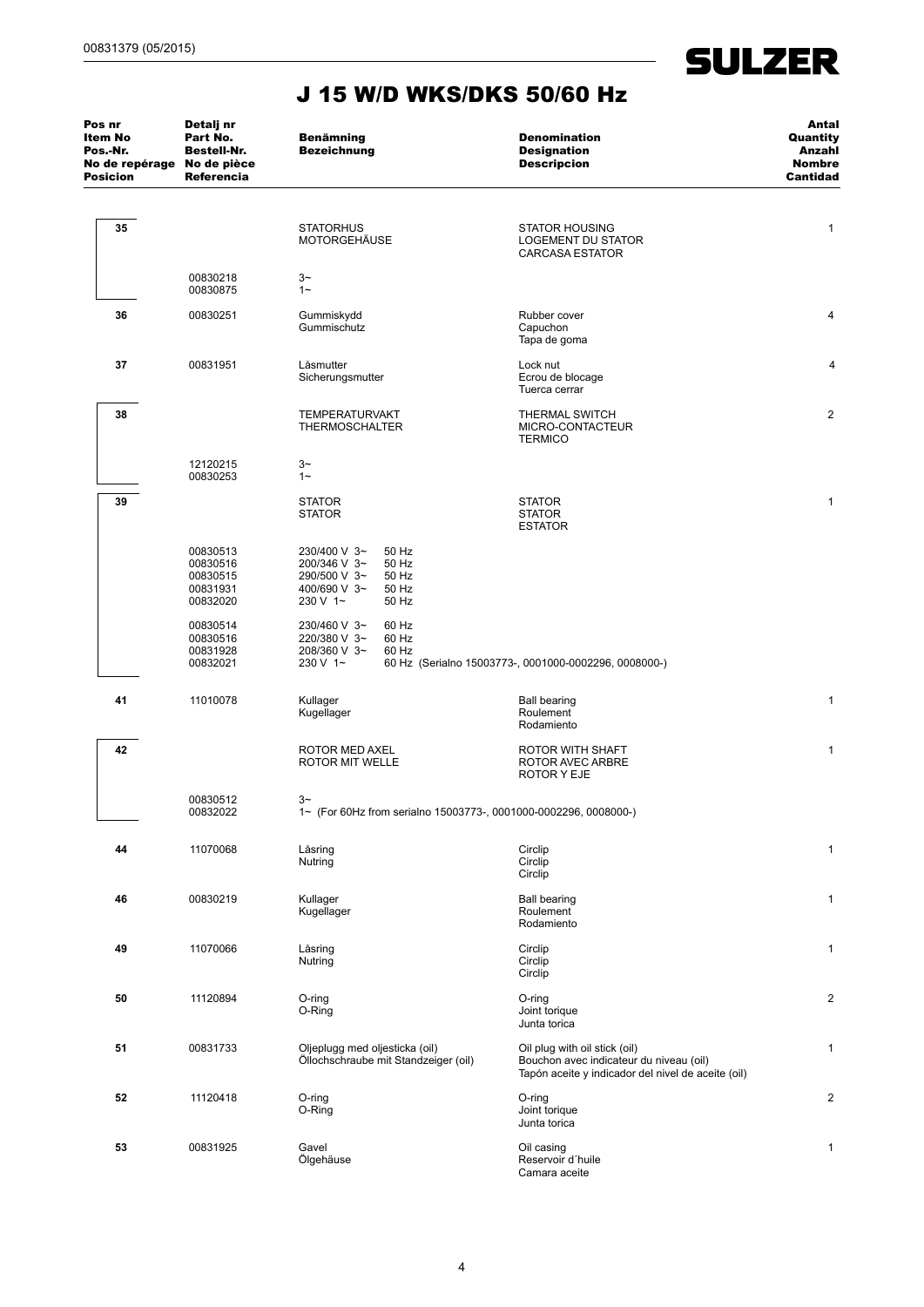$\overline{\phantom{a}}$ 

| Pos nr<br>Item No<br>Pos.-Nr.<br>No de repérage No de pièce<br><b>Posicion</b> | Detalj nr<br>Part No.<br>Bestell-Nr.<br><b>Referencia</b> | <b>Benämning</b><br><b>Bezeichnung</b>                                                | <b>Denomination</b><br><b>Designation</b><br><b>Descripcion</b>                                                                                                                 | Antal<br>Quantity<br>Anzahl<br><b>Nombre</b><br><b>Cantidad</b> |
|--------------------------------------------------------------------------------|-----------------------------------------------------------|---------------------------------------------------------------------------------------|---------------------------------------------------------------------------------------------------------------------------------------------------------------------------------|-----------------------------------------------------------------|
| 54                                                                             | 00830309                                                  | Inspektionsplugg, motor<br>Verschlußschrabue, Motor                                   | Inspection plug, motor<br>Bouchon, moteur<br>Tornillo de inspeción, motor                                                                                                       | 1                                                               |
| 55                                                                             | 00831776                                                  | Pinnbult<br>Stiftschraube                                                             | Stud<br>Goujon<br>Turnilla                                                                                                                                                      | 4                                                               |
| 57                                                                             | 00830207                                                  | Tätningssäte<br>Dichtungssitz                                                         | Holding ring<br>Siège de garniture<br>Anillo                                                                                                                                    | $\mathbf{1}$                                                    |
| 58                                                                             | 00830208                                                  | Tätningssäte<br>Dichtungssitz                                                         | Holding ring<br>Siège de garniture<br>Anillo                                                                                                                                    | $\mathbf{1}$                                                    |
| 59                                                                             | 13400182                                                  | Gummihylsa<br>Gummihülse                                                              | Rubber sleeve<br>Manchon caoutchouc<br>Manguito de goma                                                                                                                         | 4                                                               |
| 61                                                                             | 00830206                                                  | Tätningsenhet, komplett (inkl. pos. 68)                                               | Seal unit, complete (incl. pos. 68)<br>Dichtungseinheit, komplett (einschl. Pos. 68) Garniture mécanique, complete (incl. pos. 68)<br>Cierre mecanico, completo (incl. pos. 68) | $\overline{2}$                                                  |
| 62                                                                             | 11121012                                                  | O-ring<br>O-Ring                                                                      | O-ring<br>Joint torique<br>Junta torica                                                                                                                                         | $\mathbf{1}$                                                    |
| 65                                                                             | 11120236                                                  | O-ring<br>O-Ring                                                                      | O-ring<br>Joint torique<br>Junta torica                                                                                                                                         | $\overline{2}$                                                  |
| 67                                                                             | 13400192                                                  | Oljehusgavel<br>Gummischale                                                           | Wear plate<br>Plateau d'usure<br>Placa de desgaste                                                                                                                              | $\mathbf{1}$                                                    |
| 68                                                                             | 00830202                                                  | Friktionsring<br>Spannhülse                                                           | Holding ring<br>Bague de friction<br>Annillo de friccion                                                                                                                        | $\mathbf{1}$                                                    |
| 69                                                                             |                                                           | PUMPHJUL D/W (inkl. pos. 68)<br>LAUFRAD D/W (einschl. Pos. 68)                        | IMPELLER D/W (incl. pos. 68)<br>ROUE D/W (incl. pos. 68)<br>IMPULSOR D/W (incl. pos. 68)                                                                                        | $\mathbf{1}$                                                    |
|                                                                                | 00830511<br>00830199<br>00832070                          | 50 Hz<br>60 Hz $3-$<br>(Serialno 15003773-, 0001000-0002296, 0008000-)<br>60 Hz $1 -$ |                                                                                                                                                                                 |                                                                 |
| 71                                                                             | 31470152                                                  | Diffusor<br>Diffusor                                                                  | Diffuser<br>Diffuseur<br>Difuso                                                                                                                                                 | $\mathbf{1}$                                                    |
| 75                                                                             | 11490001                                                  | Pumphjulsbricka<br>Federscheibe                                                       | Impeller washer<br>Rondelle grower<br>Arandela                                                                                                                                  | 1                                                               |
| 76                                                                             | 11210252                                                  | Serialno. 0001000-0002296, 0008000-<br>Pumphjulsskruv<br>Laufradschraube              | Impeller screw<br>Vis<br>Tornillor                                                                                                                                              | $\mathbf{1}$                                                    |
|                                                                                | 11210240                                                  | Serialno. - 15006814<br>Pumphjulsskruv<br>Laufradschraube                             | Impeller screw<br>Vis, à sériel no<br>Tornillo, para serie                                                                                                                      | $\mathbf{1}$                                                    |
| 78                                                                             | 11120897                                                  | O-ring<br>O-Ring                                                                      | O-ring<br>Joint torique<br>Junta torica                                                                                                                                         | 1                                                               |
| 79                                                                             | 00830220                                                  | <b>MANTEL</b><br><b>MANTEL</b><br>D3~                                                 | <b>OUTER CASING</b><br>CORPS DE POMPE<br><b>CARCASA EXTERIOR</b>                                                                                                                | 1                                                               |
|                                                                                | 31010302                                                  | $W 1 -$                                                                               |                                                                                                                                                                                 |                                                                 |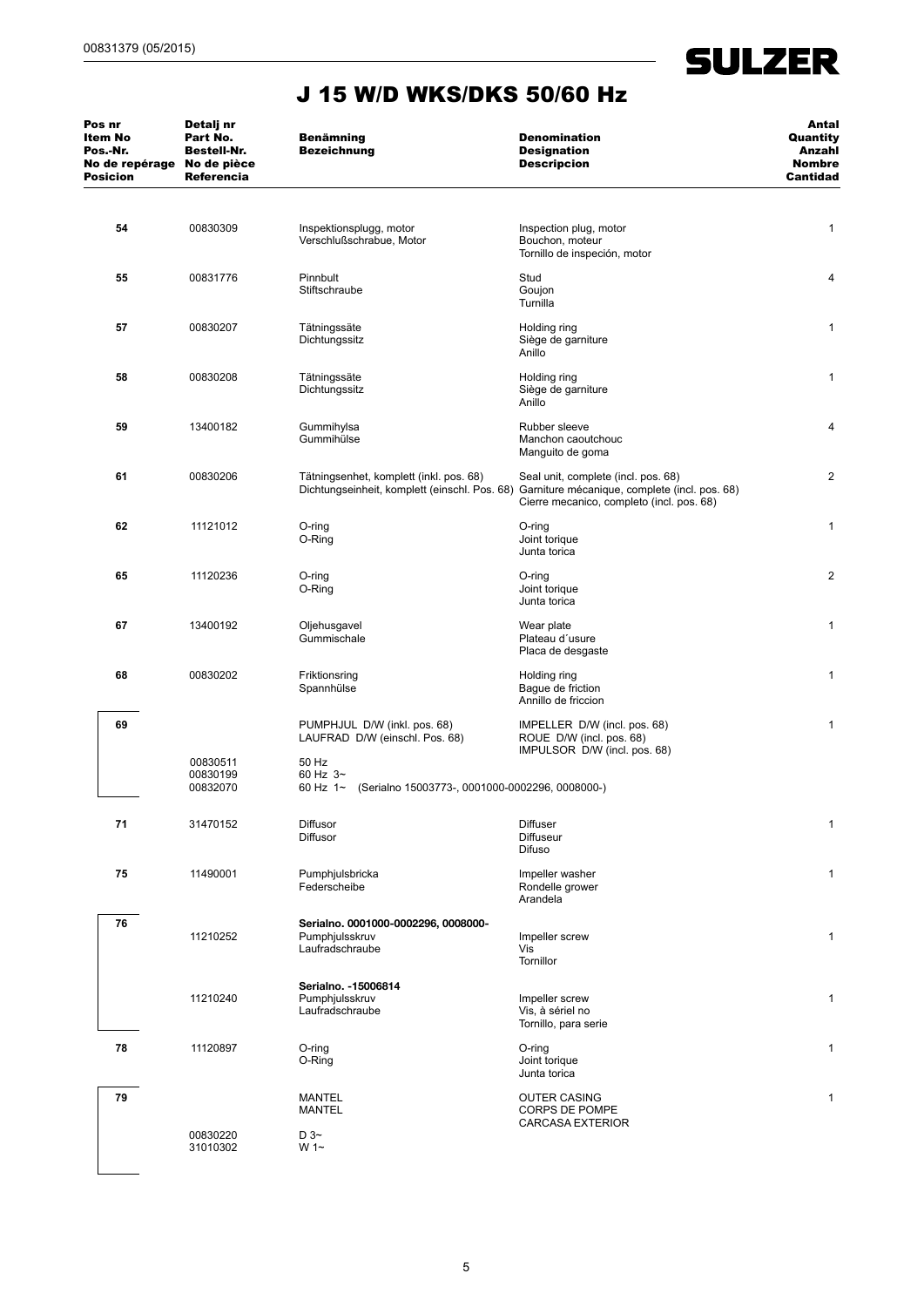| Pos nr<br>Item No<br>Pos.-Nr.<br>No de repérage No de pièce<br><b>Posicion</b> | Detalj nr<br>Part No.<br><b>Bestell-Nr.</b><br><b>Referencia</b> | <b>Benämning</b><br><b>Bezeichnung</b>                                | <b>Denomination</b><br><b>Designation</b><br><b>Descripcion</b>                                      | Antal<br>Quantity<br>Anzahl<br><b>Nombre</b><br><b>Cantidad</b> |
|--------------------------------------------------------------------------------|------------------------------------------------------------------|-----------------------------------------------------------------------|------------------------------------------------------------------------------------------------------|-----------------------------------------------------------------|
| 80                                                                             | 31060164                                                         | Bottenplatta<br>Bodenplatte                                           | Base plate<br>Plaque de base<br>Placa de base                                                        | $\mathbf{1}$                                                    |
| 81                                                                             | 11400084                                                         | Mutter<br>Mutter                                                      | Nut<br>Écrou<br>Tuerca                                                                               | 4                                                               |
| 82                                                                             | 00830233                                                         | Propp<br>Stopfen                                                      | Plug<br><b>Bouchon</b><br>Tapón                                                                      | $\mathbf{1}$                                                    |
| 84                                                                             | 11400083                                                         | Mutter<br>Mutter                                                      | Nut<br>Écrou<br>Tuerca                                                                               | 8                                                               |
|                                                                                |                                                                  | <b>KONDENSATOR</b><br><b>KONDENSATOR</b>                              | <b>CAPACITOR</b><br><b>CONDENSATEUR</b><br><b>CONDENSADOR</b>                                        | 1                                                               |
| 85                                                                             | 00831282                                                         | 48 µF 50Hz, 60 Hz start                                               |                                                                                                      | $\mathbf{1}$                                                    |
| 86                                                                             | 00830873                                                         | 30 µF, 50Hz, 60 Hz run                                                |                                                                                                      |                                                                 |
| 87                                                                             | 00830890                                                         | Startrelä<br><b>Starter Relais</b>                                    | Start relay<br>Relais<br>Relais                                                                      | $\mathbf{1}$                                                    |
| 88                                                                             | 00830872                                                         | Fästplatta<br>Halteblech                                              | Holder<br>Attache<br>Placa apoyo                                                                     | $\mathbf{1}$                                                    |
| 89                                                                             | 11210243                                                         | <b>Skruv</b><br>Schraube                                              | Screw<br>Vis<br>Tornillo                                                                             | $\mathbf{1}$                                                    |
| 90                                                                             | 00830221                                                         | Kopplingsplint<br>Klemmleiste                                         | <b>Terminal board</b><br>Plaque à bornes<br>Placa de bornas                                          | $\mathbf{1}$                                                    |
| 91                                                                             | 11860060                                                         | Buntband<br>Kabelbinder                                               | Tie wrap<br>Bande de fixation<br>Aros de fijacion                                                    | 2                                                               |
| 92                                                                             | 00830911                                                         | O-ring<br>O-Ring                                                      | O-ring<br>Joint torique<br>Junta torica                                                              | 1                                                               |
| 93                                                                             | 00830910                                                         | Distanshylsa<br>Hülse                                                 | Sleeve<br>Manchon<br>Manguito                                                                        | $\mathbf{1}$                                                    |
| 94                                                                             | 11400083                                                         | Mutter<br>Mutter                                                      | Nut<br>Écrou<br>Tuerca                                                                               | $\mathbf{1}$                                                    |
| 95                                                                             |                                                                  | NIVÅVIPPA, KOMPLETT<br>SCHWIMMERSCHALTER, KOMPLETT                    | FLOAT SWITCH, COMPLETE<br>FLOTTEUR, COMPLETE<br>BOYA, COMPLETA                                       | $\mathbf{1}$                                                    |
|                                                                                | 00830235<br>00830878                                             | 3~ 220-460 V 50 Hz, 60 Hz<br>1~ 230V 50Hz,60Hz                        |                                                                                                      |                                                                 |
| 96                                                                             | 00830225                                                         | Kabelgenomföring, komplett PG 16<br>Kabeldurchf hrung, komplett PG 16 | Cable gland, complete PG 16<br>Entréede de cãble, complete PG 16<br>Entrada de cable; completa PG 16 | $\mathbf{1}$                                                    |
| 97                                                                             | 00830236                                                         | Bricka PG 16<br>Scheibe PG 16                                         | Washer PG 16<br>Rondelle PG 16<br>Arandela PG 16                                                     | $\overline{c}$                                                  |
| 98                                                                             | 00830237                                                         | Kabeltätning PG 16<br>Kabeldichtung PG 16                             | Cable seal PG 16<br>Manchon de cäble PG 16<br>Manguito de cable PG 16                                | $\mathbf{1}$                                                    |